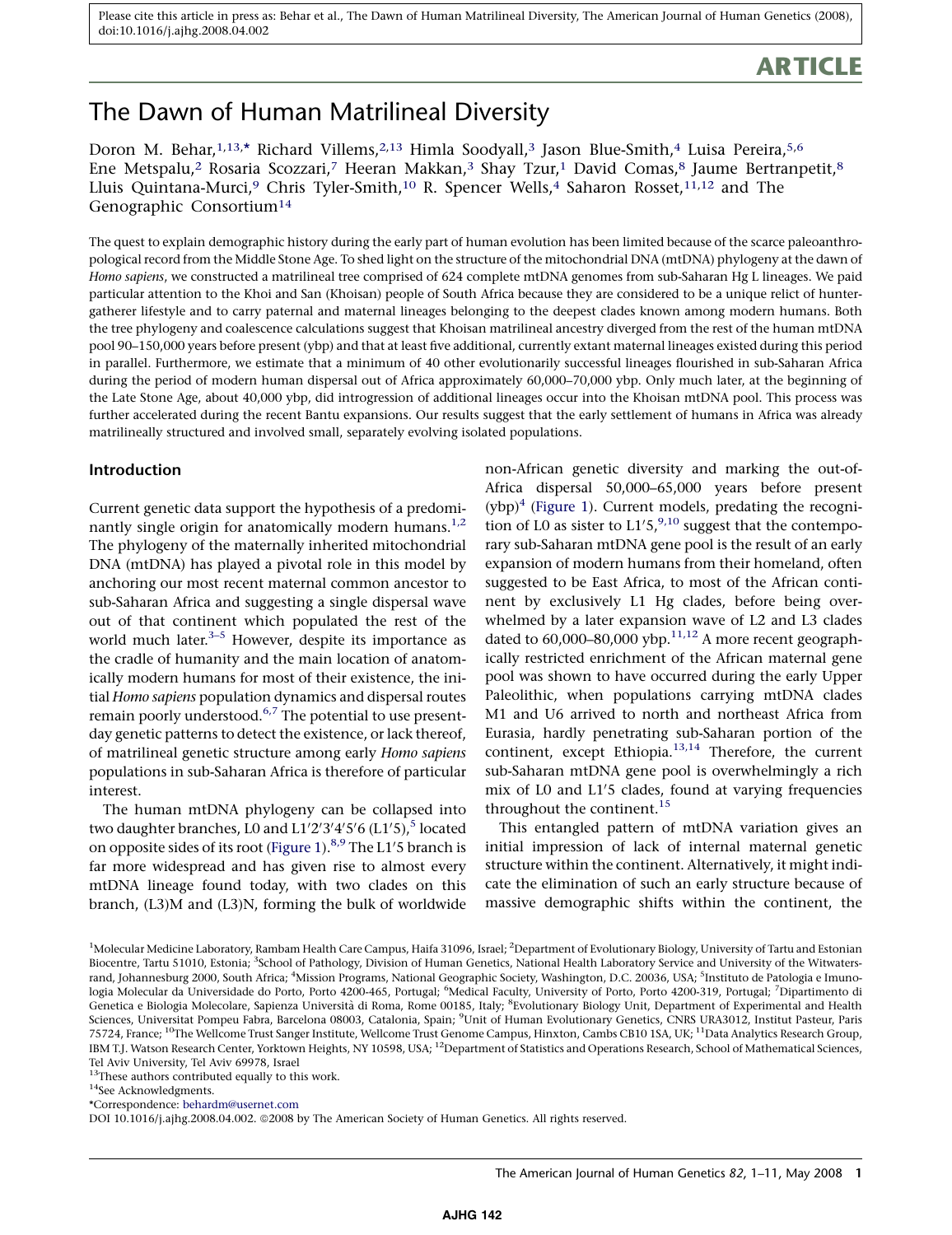<span id="page-1-0"></span>

#### Figure 1. Simplified Human mtDNA Phylogeny

The L0 and L1'5 branches are highlighted in light green and tan, respectively. The branches are made up of haplogroups L0–L6 which, in their turn, are divided into clades. Khoisan and non-Khoisan clades are shown in blue and purple, respectively. Clades involved in the African exodus are shown in pink. A time scale is given on the left. Approximate time periods for the beginning of African LSA modernization, appearance of African LSA sites, and solidization of LSA throughout Africa are shown by increasing colors densities. For a more detailed phylogeny, see Figure S1.

most dominant of which was certainly the recent Bantu expansions and spread of agriculturist style of living.<sup>[15](#page-9-0)</sup> However, some L(xM,N) clades do show significant phylogeographic structure in Africa, such as the localization of L1c1a to central Africa<sup>[16](#page-9-0)</sup> or the localization of L0d and L0k (previously L1d and L1k) to the Khoisan people, $17-20$ 

in which they account for over 60% of the contemporary mtDNA gene pool. Early studies based on mtDNA control region variation have suggested that Khoisan divergence dates to an early stage in the history of modern humans,  $^{18}$  $^{18}$  $^{18}$ whereas their anthropological and linguistic features show closer affinities to each other than to those of other

<sup>2</sup> The American Journal of Human Genetics 82, 1–11, May 2008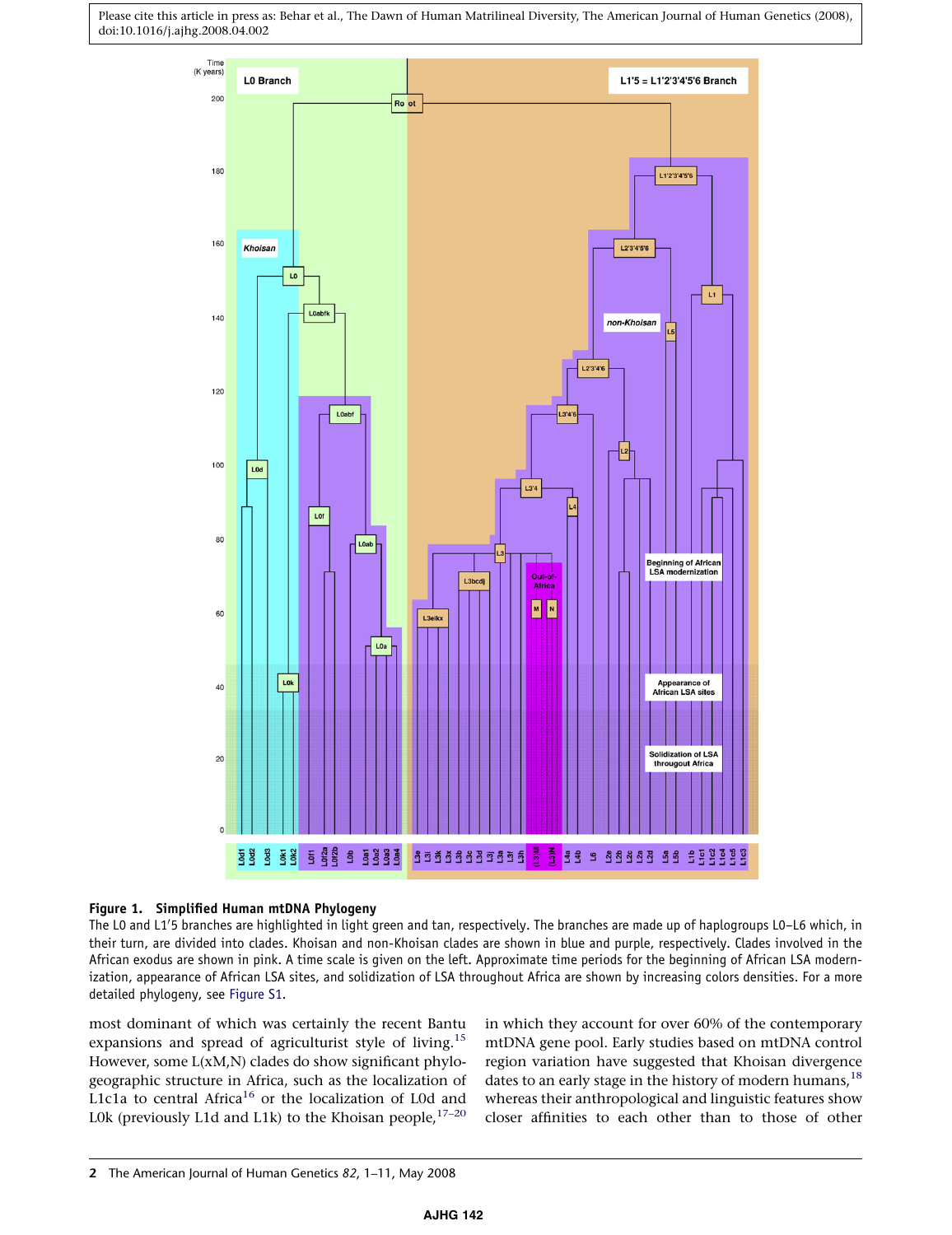<span id="page-2-0"></span>populations in Africa.<sup>[21,22](#page-9-0)</sup> Their distinctiveness is also supported by phylogenetic studies of the male-specific Y chromosome that indicate that the most basal branch of the Y phylogeny is now common among the Khoisan but is rare or absent in other populations.<sup>18</sup>

To better understand the reason for the high prevalence of two basal mtDNA lineages L0d and L0k within Khoisan, and the possible implications that this pattern might have on our understanding of early maternal genetic structure within Homo sapiens populations, we studied, at the level of complete mtDNA sequences, the variation of 624 Hg L(xM,N) mtDNA genomes. Our findings allow revealing different phylogenetic origins for L0d and L0k lineages versus all other contemporary mtDNA lineages found within the Khoisan and support a demographic model with extensive maternal genetic structure during the early evolutionary history of Homo sapiens. This maternal structure is likely the result of ancient population splits and movements and is not consistent with a homogenous distribution of modern humans throughout sub-Saharan Africa.

# Material and Methods

#### Sampling

Table S1 available online details the information available for each of the 624 samples included in this study. We evaluated all 315 Hg L(xM,N) complete mtDNA sequences reported in the literature.<sup>5,8-10,16,23-25</sup> Next, we identified all Hg L(xM,N) samples in all population sample collections available in Haifa (D.M.B.), Family Tree DNA (D.M.B.), Johannesburg (H.S. and H.M.), National Geographic Society (R.S.W. and J.B.S.), Paris (L.Q.M.), Porto (L.P.), Rome (R.S.), and Tartu (E.M. and R.V.) and chose 309 for complete mtDNA sequencing. Samples were chosen to include the widest possible range of Hg  $L(xM,N)$  internal variation on the basis of the previously available sequence analysis of the mtDNA control region and are, therefore, biased toward rare variants. In addition, we attempted to focus on branches (e.g., L0d, L0k), populations (Khoisan), and geographic regions (e.g., Chad) for which the current data were scant. Last, we preferred to sequence variants that the current literature suggested to be rare or anecdotal in any given geographic region (e.g., L0k in the Near East). All samples reported herein were derived from blood, buccal swab, or blood cell samples that were collected with informed consent according to procedures approved by the Institutional Human Subjects Review Committees in their respective locations.

# Complete mtDNA Sequencing

DNA was amplified with 18 primers to yield nine overlapping fragments as previously reported.<sup>26</sup> After purification, the nine fragments were sequenced by means of 56 internal primers to obtain the complete mtDNA genome. Sequencing was performed on a 3730xl DNA Analyzer (Applied Biosystems), and the resulting sequences were analyzed with the Sequencher software (Gene Codes Corporation). Mutations were scored relative to the revised Cambridge Reference Sequence (rCRS).<sup>[27](#page-10-0)</sup> The 309 Hg  $L(xM,N)$ complete mtDNA sequences reported herein have been submitted

to GenBank (accession numbers [EU092658–EU092966\)](www.ncbi.nlm.nih.gov). Sample quality control was assured as follows:

- 1. After the primary polymerase chain reaction (PCR) amplification of the nine fragments, DNA handling and distribution to the 56 sequencing reactions was aided by the Beckman Coulter Biomek FX liquid handler to minimize the chance for human pipetting errors.
- 2. All 56 sequencing reactions of each sample were attempted simultaneously in the same sequencing run and included resequencing of the control region to assure that the correct sample was chosen. Therefore, most observed polymorphisms were determined by at least two sequences. However, in the minority of the cases only one sequence is available because of various technical reasons, usually related to the amount and quality of the DNA available.
- 3. Any fragment that failed the first sequencing attempt or any ambiguous base call was tested by additional and independent PCR and sequencing reactions. In these cases, the first hypervariable segment was again resequenced to assure that the correct sample was chosen.
- 4. Table S1 includes for each sample that needed several geno-typing attempts the information regarding fragments<sup>[26](#page-9-0)</sup> that were resequenced to help in the search for DNA handling errors and artificial recombination events.
- 5. All sequences were aligned by the software Sequencher (Gene Codes Corporation), and all positions with a Phred score less than 30 were directly inspected by an operator.[28,29](#page-10-0) All positions that differed from the revised Cambridge Reference Sequence (rCRS) were recorded electronically to minimize typographic errors.
- 6. Any sample that showed a deviation from the expected evolutionary hierarchy as suggested by the established Hg L(xM,N) phylogeny was highlighted and resequenced when a lab error was suspected.
- 7. Any comments and remarks raised by external investigators after release of the data will be addressed by reobservation of the original sequences for accuracy. After that, any unresolved result will be further examined by resequencing and, if necessary, immediately corrected by publication of an erratum.

# Nomenclature

The term African Hg L(xM,N) is used to describe all mtDNA Haplogroups but (L3)M and (L3)N. We reserve the term branch to describe the two evolving sides of the root and have labeled them L0 and  $L1'2'3'4'5'6$  (L1'5).<sup>5</sup> The two major branches each composed of one to several haplogroups.<sup>30</sup> Note that the L0 branch is made of the L0 Hg alone, whereas the L1'5 branch includes haplogroups L1–L6. Haplogroups are composed of clades (e.g., L0d and L0k), which in their turn are composed of lineages, which represent an evolving set of closely related haplotypes. The term haplotype describes the entire combination of substitutions retrieved from the complete sequence in any given sample and therefore indicates the tips of the phylogeny, whether a singleton or not. Numbers 1–16569 refer to the position of the substitution in the rCRS.<sup>[27](#page-10-0)</sup> We followed the consensus nomenclature scheme<sup>[31](#page-10-0)</sup> when possible. In many cases, we labeled previously unreported deep branches (e.g., L1c1c), understanding that these designations are meant to facilitate reading and future literature comparison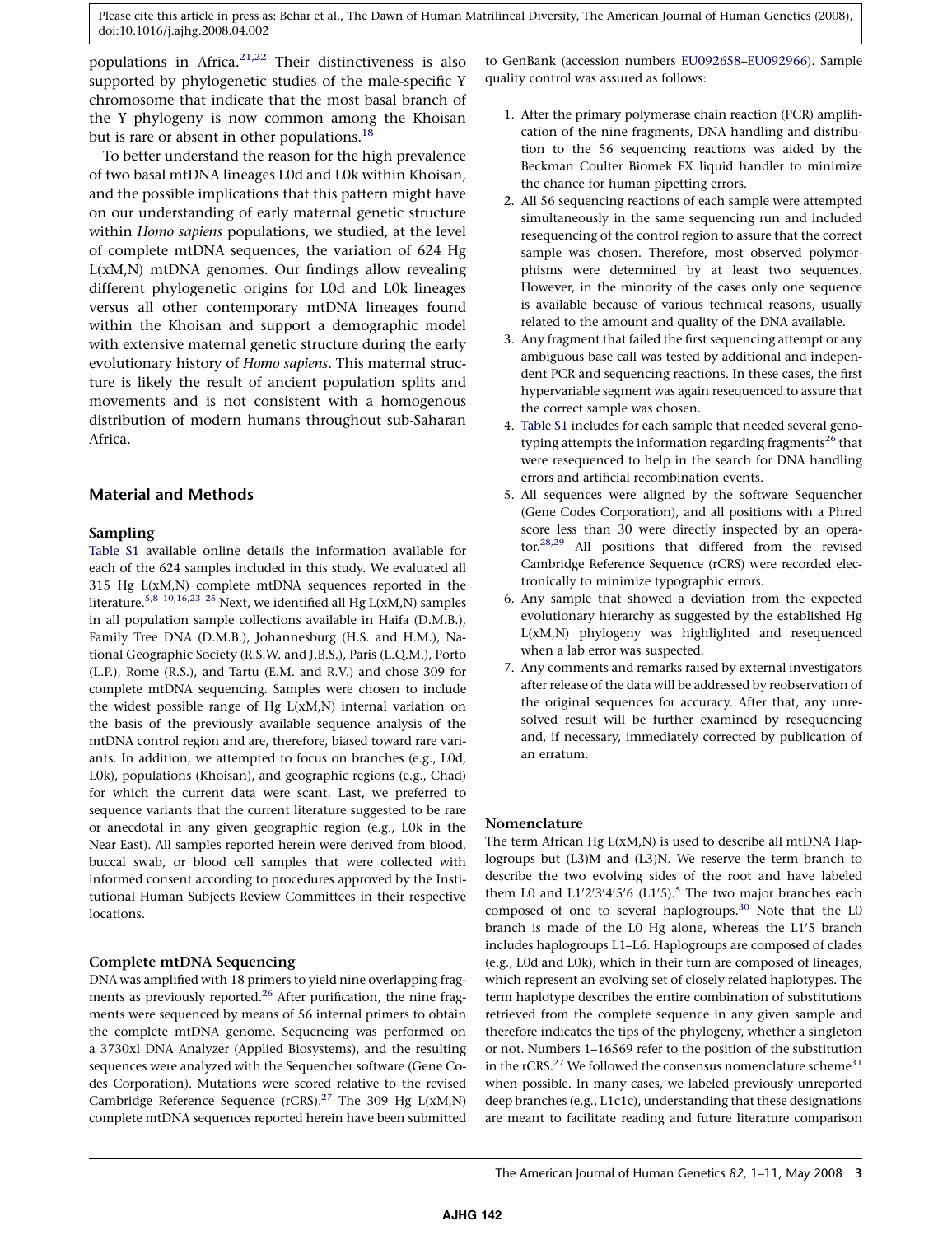and are prospective candidates of clades to be fully defined in the future, provided common ancestral substitution motifs could be identified in complete mtDNA sequences of other samples. Nomenclature within Hg  $L(xM,N)$  has been the subject of some ambiguity because of the relabeling of some of the clades. The clades L0d, L0f, L0k, and L5 were previously labeled L1d, L1f, L1k, and L1e, respectively. We followed the designation  $in<sup>5,8,15,32</sup>$  $in<sup>5,8,15,32</sup>$  $in<sup>5,8,15,32</sup>$  for the definitions of the major branches with a single exception. We have eliminated the label L7 coined in<sup>[5](#page-9-0)</sup> and revert back to the original label L4a as suggested in $^{13}$  because of the following: (1) A large number of samples (17) suggest position 16362 to be at the root of both clades, (2) both clades share similar distribution in East Africa and in southern West Eurasia, and (3) coalescence ages and the observed subclade-type architecture appear to be similar. We have not used the label L1c5 suggested by<sup>33</sup> because our complete mtDNA-based analysis indicates it to be L1c1a1, as suggested by.<sup>[15](#page-9-0)</sup> To avoid confusion, we have skipped this label and moved from L1c4 to L1c6. We added labeling for previously unlabeled bifurcations if they became important for our discussion.

The term Khoisan is used in reference to two major ethnic groups of Southern Africa, the Khoi and San, though several other names exist for either one or both of these groups, such as the Khoi, Khoe, Khoi-San, and Khoe-San.

#### African Hg L Phylogeny

We generated a maximum-parsimony tree of 624 complete mtDNA sequences belonging to Hg L(xM,N) (Figure S1). The tree was rooted according to<sup>[8](#page-9-0)</sup> and includes 309 samples reported herein and 315 previously reported samples: 21 sequences from,<sup>23</sup> six from,<sup>[10](#page-9-0)</sup> five from,<sup>34</sup> ten from,<sup>9</sup> 93 from,<sup>24</sup> 126 from,<sup>8</sup> 23 from,<sup>[5](#page-9-0)</sup> four from,<sup>25</sup> and 27 from.<sup>16</sup> The genotyping information fro[m5,34](#page-9-0) included herein corrects several inaccuracies that were identified during the establishment of the phylogeny. Sequence data from $35$  were not incorporated into our summary tree because we counted at least 25 missing root-defining substitutions in some of the reported complete mtDNA sequences. Until the reason(s) for such substantial differences can be identified, we preferred to omit this published database. Mutations are shown on the branches. Transitions are labeled in capital letters (e.g., 10420G). Transversions are labeled in lowercase letters (e.g.,  $2836a$ ). Sequencing alignment always prefers  $3'$  gap placement for indels. Deletions are indicated by a ''d'' after the deleted nucleotide position (e.g., 15944d). Insertions are indicated by a dot followed by the number and type of inserted nucleotide(s) (e.g., 5899.1C). In cases where an insertion was expected according to the phylogeny but a reversion of the insertion was observed, we denoted as in the following example: sample L263, 5899.1Cd. Underlined nucleotide positions occur at least twice in the tree. An exclamation mark (!) at the end of a labeled position denotes a reversion to the ancestral state in the relative pathway to the rCRS. Sample names are denoted by the letter L followed by a serial number. The contemporary country in which the sample was collected (if known) is marked below the serial number, and the background is colored to grossly divide the samples into the Near East, Southwest Asia, the Mediterranean, Europe, and South, North, West, East, and sub-Saharan Africa as denoted in the color index at the left upper corner of the figure. The ethnicity (if known) of the individual who donated the sample is further marked below. When the country from which the sample was collected is unknown, the gross geographic region is inferred

from the ethnicity information. The information included herein fro[m8](#page-9-0) includes information from the coding region alone (435–16023) and is denoted by the letter p at the end of the serial number.

The tree was first drawn by hand, and its branches were validated by networks constructed with the program Network 4.2.0.1. We have applied the reduced median algorithm  $(r = 2)$ , followed by the median-joining algorithm (epsilon  $= 2$ ) as described at the Fluxus Engineering website. The hypervariable indels at positions 309, 315, and 16189 were excluded from the phylogeny. The information of the reported samples is presented in Table S1. Some caveats and possible genotyping or reading errors that might affect the accuracy of the phylogeny are detailed herein:

- 1. Many lineages throughout the phylogeny assemble samples from<sup>8</sup> that do not contain the control-region information and samples for which the control-region information is available. In these lineages, we assume that the former contain the control-region haplotypes of the latter. For example, sub-Hg L0d1b contains five samples. However, the control-region information available for only two of them is placed at the root of this subhaplogroup.
- 2. The phylogeny assembles control and coding-region polymorphisms. Our efforts to follow parsimony principles to label some of the most mutable control-region positions should best be treated as heuristic and not as such representing real evolutionary meaning. For example, position 143 under sub-Hg L2a1 is likely not following the real coalescence flow for this position within this subhaplogroup.
- 3. Position 9755 was suggested by $8$  to be at the root of L1'2'3'4'5'6 when compared with inserts of mtDNA retrieved from human genomic sequence and the consensus sequence of three chimpanzee mtDNA genomes. However, the more parsimonious solution inferred from our extended database for the topological placement of the 9755 substitution suggests its occurrence at the root of the chimpanzee tree and at the root human L0d1'2 and L0ab clades. One less transition event is then needed to explain the current occurrence of position 9755 among humans and chimpanzees. The final location of this position may be further revised as additional knowledge accumulates.
- 4. We acknowledge that we have no way to accurately count the number of C insertions in positions known to contain polymorphisms of this kind. Thus, the number of C insertions in positions 573, 5899, and 16189 suggested for some of the samples cannot be held as a firm number. Therefore, all samples containing a poly C stretch at position 573 and 5899 are labeled as having one C insertion (e.g., 5899.1C).
- 5. The phylogeny contains reticulations that cannot be resolved without homoplasy or back mutation.
- 6. L366—The sample information is missing in the region 15380–540.
- 7. L026—Six coding-region and one control-region back mutations of higher hierarchic branching positions are suggested.<sup>[10](#page-9-0)</sup>
- 8. L071—Two coding-region back mutations of higher hierarchic branching positions are suggested. $24$
- 9. L002—Three coding-region back mutations of higher hierarchic branching positions are suggested.<sup>[23](#page-9-0)</sup>
- 10. L025—Six coding-region back mutations of higher hierarchic branching positions are suggested.[10](#page-9-0)

<sup>4</sup> The American Journal of Human Genetics 82, 1–11, May 2008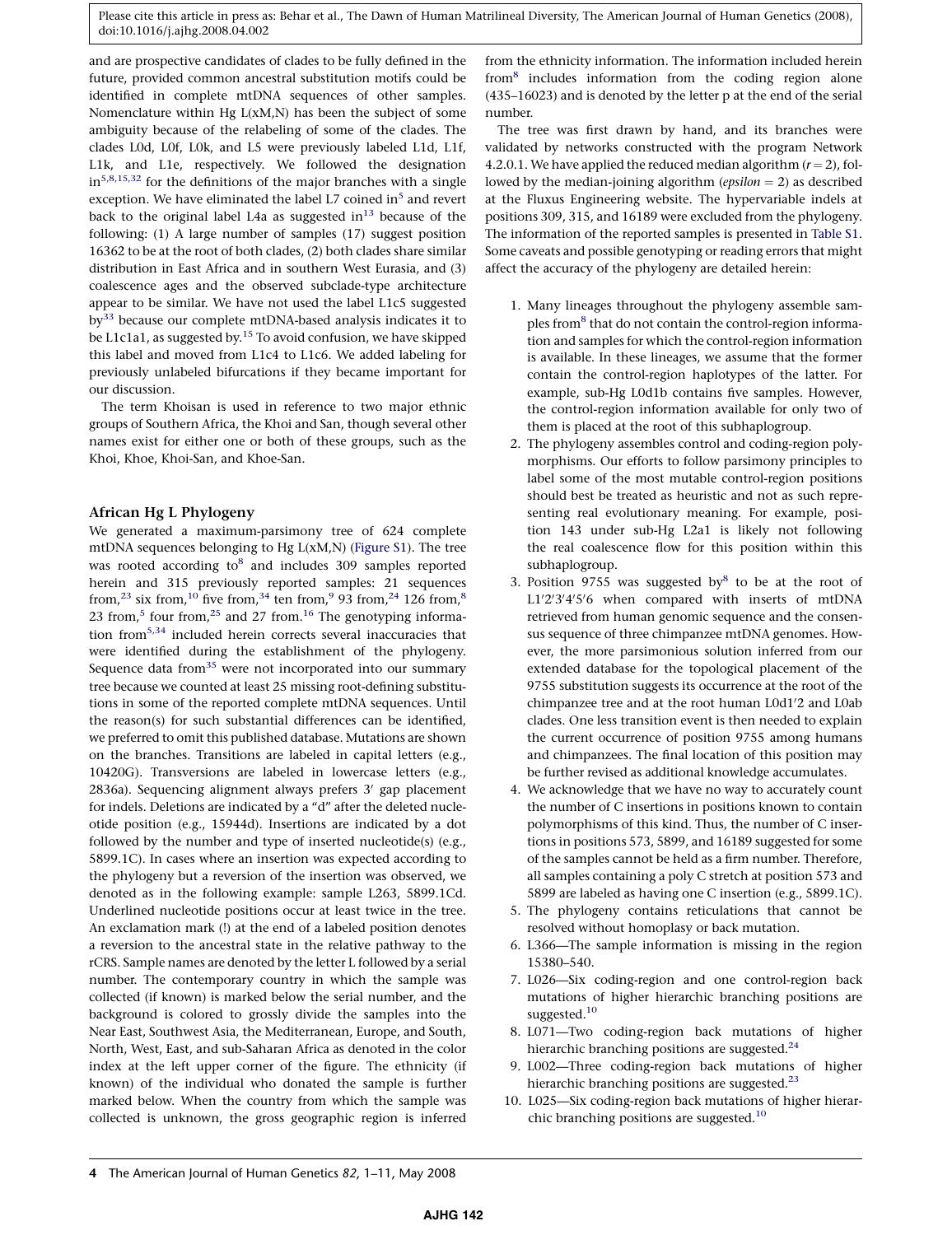- 11. L248—Two coding-region back mutations of higher hierar-chic branching positions are suggested.<sup>[8](#page-9-0)</sup>
- 12. L029 and L159—The insertions denoted as 8288.6C and 8276.6C might represent the same polymorphism.<sup>[8,34](#page-9-0)</sup>
- 13. L039—Three coding-region back mutations of higher hierarchic branching positions are suggested.<sup>9</sup>
- 14. L080—Two coding-region back mutations of higher hierar-chic branching positions are suggested.<sup>[24](#page-9-0)</sup>
- 15. L351—Two coding-region and three control-region back mutations of higher hierarchic branching positions are suggested in this study. A sequencing error was not found. Note that the sample represents a deep split, L1c1, that is first reported herein.
- 16. Many samples reported by<sup>[24](#page-9-0)</sup> contain the polymorphism 317.1C. We operate under the understanding that this is the polymorphism usually labeled 315.1C, which is restricted from the analysis herein.
- 17. L071, L083, L133, and L135—These four samples reported by<sup>[24](#page-9-0)</sup> contain the polymorphism 317.1A. We operate under the understanding that this is the polymorphism usually labeled 316A.
- 18. L018—The sample was originally reported to harbor polymorphisms 16187C! and  $16188.1C^{23}$  $16188.1C^{23}$  $16188.1C^{23}$  According to the phylogeny, polymorphism 16187T is expected.
- 19. L004—The sample was originally reported to harbor polymorphisms 16192.1T.<sup>23</sup> According to the phylogeny, polymorphism 16192T is expected and is shown as such herein.
- 20. L125—The sample was originally reported to harbor polymorphisms 960C and 965.1C.<sup>24</sup> According to the phylogeny, polymorphism 961C is expected and is shown as such herein.
- 21. L083, L133, and L134—The samples were originally reported to harbor the polymorphism 2157.1A. They are shown herein as 2156.1A.
- 22. L067—The sample was originally reported to harbor deletions and insertions in the region of the 9 bp repeat in position  $8280^{24}$  $8280^{24}$  $8280^{24}$  that are not concordant with a complete 9 bp deletion or insertion. We rejected the original report because L067 sister lineage demonstrates a 9 bp deletion.
- 23. L097 and L126—The samples show alternating reports for transversions and transitions for positions 16114 and  $16215<sup>24</sup>$  $16215<sup>24</sup>$  $16215<sup>24</sup>$  which were assumed to represent a typographic mistake.
- 24. We deviated from the parsimony principles for position 64T at the root of L0a2a and L0a2b.
- 25. We deviated from the parsimony principles for position 95c at the root of L0a2c and L0a2d.
- 26. We deviated from the parsimony principles for position 198T at the root of L1c2 and L1c4.

#### Age Estimates

For age estimation of ancestral nodes in our phylogenetic tree, we applied PAML<sup>36</sup> to the coding-region polymorphisms of our samples, excluding indels, and by using the HKY85 substitution model. Each tip node of the phylogenetic tree was counted as one event if shared by a few samples. We eliminated from the coalescence analysis samples L025, L026, and L039, in which we observed three or more coding-region back mutations at haplogroup-defining positions. We used the rate of 5138 years per coding-region single-nucleotide polymorphism<sup>9</sup> to translate the age estimates in mutations into ages in years. It is worth noting that age estimates in years should be cautiously interpreted because the actual mutation rate in years per mutation remains an open debate in the literature. $8,37$  The maximum-likelihood estimate of the transition to transversion rate on the basis of our data was 19.91, with a standard error of 1.02. It is important to consider the meaning of the age estimates given herein. Each estimate is a time to the most recent common ancestor of a set of mtDNA molecules. Thus the age of the L0d clade, defined by the available sequences, is 101,589  $\pm$  10,318 ybp, but it started to diverge from its sister clade, L0abfk,  $143,654 \pm 11,111$  ybp. Mutations defining the L0d clade could have occurred at any time between these two dates.

# Hypothesis Testing of the Time of Isolation of the Khoisan

Our goal here was to evaluate whether it is likely that the phylogenetic restriction of Khoisan to lineages in L0d and L0k could result from an isolation event starting from a single, homogeneous Homo sapiens population at different points in time. Given a time X (say, 100,000 ybp), we consider three elements:

- Y—The number of lineages extant at time X with surviving offspring (at 100,000 ybp we get  $Y = 14$ —see Figure S1)
- Z—The number of Khoisan ancestral lineages within Y (at 100,000 ybp we get  $Z = 3$ , the lineages L0d1, L0d2, L0k)
- L—A measure of the localization of Khoisan ancestors in the coalescent phylogenetic tree of the Y lineages. We measure localization by the number of links in the tree that have to be cut to isolate the Khoisan lineages from all other lineages. At 100,000 ybp we get  $L = 2$  (because cutting the link to L0abf and the link between the root and L0 isolates the three Khoisan lineages from the rest of the tree).

We then perform a permutation test to assess whether a random selection of Z lineages out of Y (given the phylogenetic tree of the Y lineages) is likely to have created an isolation measure smaller than or equal to L. In other words, we count how many groups of Z lineages can be isolated from the rest of the tree by cutting L links or less and then divide this number by the total number of groups of Z lineages (which is choosing Z out of Y). For the example of 100,000 ybp, the seven triplets that can be isolated from the rest of the tree by cutting at most two links are the following:

- L0ab  $+$  L0f  $+$  L0k (by cutting of a single link leading to the L0abfk ancestor)
- $L0k + L0d1 + L0d2$  (the actual Khoisan lineages)
- L1b + L1c3 + L1c124 (by cutting of a single link leading to the L1 ancestor)
- L2abcd + L2e + L34 (by cutting of the link to L6 and the link leading to the L2-6 ancestor)
- L2abcd + L2e + L6 (by cutting of the link to L34 and the link leading to the L2-6 ancestor)
- L2abcd  $+$  L34  $+$  L6 (by cutting of the link to L2e and the link leading to the L2-6 ancestor)
- L2e + L34 + L6 (by cutting the link to L2abcd and the link leading to the L2-6 ancestor)

This gives a permutation test p value of  $7/(14 \text{ choose } 3) = 0.019$ to the event that an isolation of three lineages by drift would lead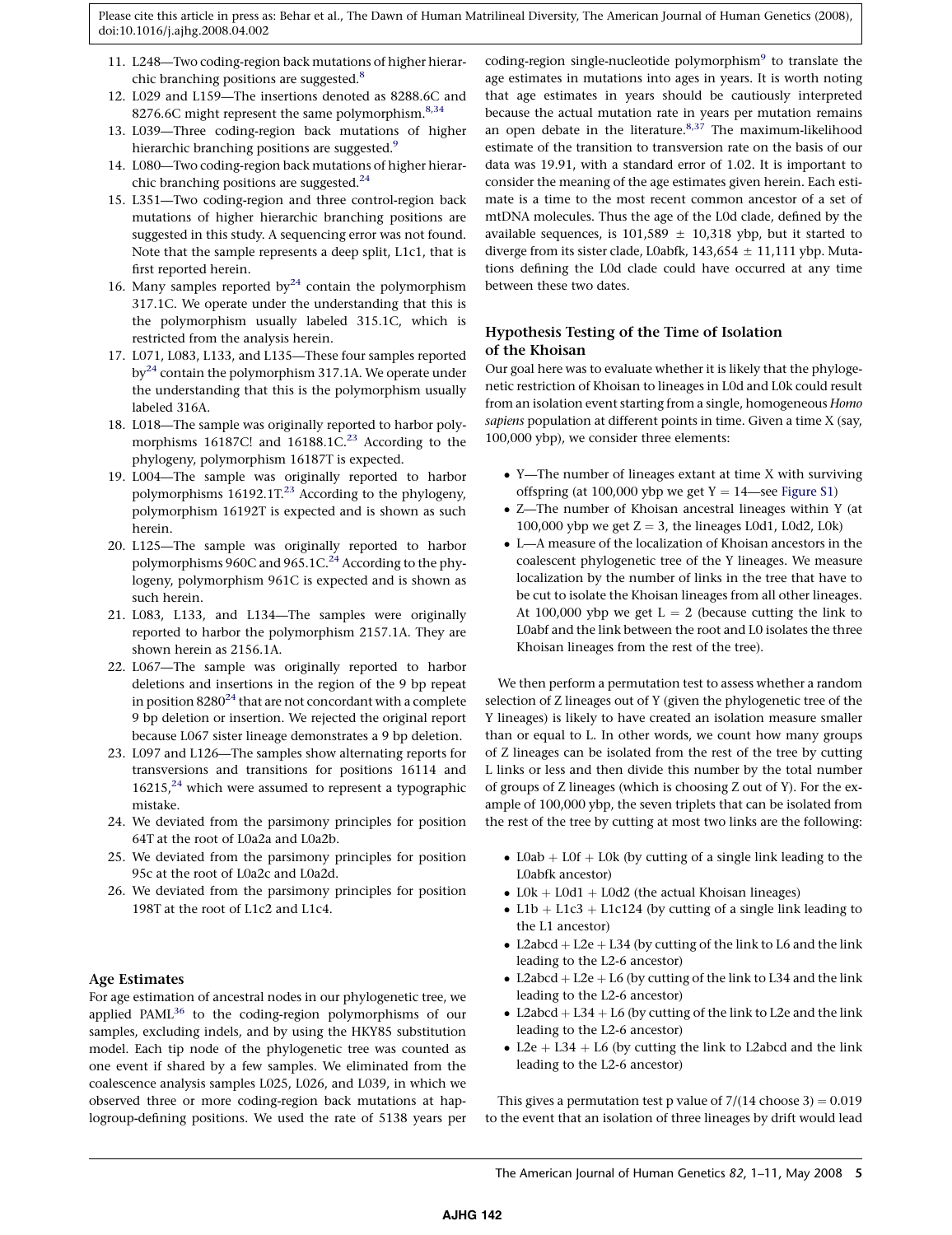| Y (Number of Lineages) | Z (Number of Khoisan<br>Lineages) | L (Localization Measure) <sup>a</sup> | p Value | p Value Corrected by FDR <sup>a</sup> |
|------------------------|-----------------------------------|---------------------------------------|---------|---------------------------------------|
|                        |                                   |                                       | 0.24    | 0.24                                  |
|                        |                                   |                                       | 0.17    | 0.24                                  |
| 14                     |                                   |                                       | 0.019   | 0.057                                 |
| 22                     |                                   |                                       | 0.0016  | 0.0066                                |
| 24                     |                                   |                                       | 0.0012  | 0.0061                                |
|                        |                                   |                                       |         |                                       |

# <span id="page-5-0"></span>Table 1. Estimated Odds for the Occurrence of L0d and L0k Clades in Khoisan by Drift

FDR stands for false discovery rate. For definitions and further explanation, see the [Material and Methods.](#page-2-0)

to this level of phylogenetic localization. We applied this test to the phylogenetic tree at various time points (Table 1). As can be seen, the isolation-and-drift hypothesis can be rejected for times later than 100,000 ybp, with p values of 0.019 and 0.0016 for 100,000 and 90,000 ybp, respectively. For later dates, the p values decrease dramatically further.

In analyzing the results in Table 1, we may want to take into account the issues of multiple comparisons and false discovery rate (FDR)[.38](#page-10-0) First, we observe that our testing procedure can be considered sequential, because the hypothesis we are testing is that the isolation occurred at or after time X. So, as soon as we reject the hypothesis for time X, we are implicitly rejecting the hypothesis for all later times. Thus, we can reject the hypothesis that the isolation happened at 144,000 ybp or later at significance level 0.24 (in which case our second model of an early split must be correct). For the 100,000 ybp test, the p value of 0.019 implies that we would reject the hypothesis of isolation at or after this date at a significance level of 0.019  $\times$  3 = 0.057 or higher (3 is the FDR correction factor, in this case identical to a Bonferroni correction), after a multiple-comparison correction. For the 90,000 ybp test, the result is significant at level 0.0016  $\times$  4 = 0.0066 or higher. It should be noted that, because the hypotheses we are testing are positively correlated (relating to the evolution of one tree over time), the FDR correction we perform here is overly conservative.<sup>39</sup>

#### Results

#### Allocating the Khoisan mtDNA Lineages within the African Hg L Phylogeny

The contemporary composition of the Khoisan mtDNA gene pool shows that over 60% of Khoisan carry either L0d or L0k lineages, whereas the remaining 40% are a mixture of various non-L0d or L0k lineages found in sub-Saharan Africa.<sup>17-20</sup> To survey contemporary Khoisan mtDNA diversity, we generated a maximum-parsimony tree composed of 309 previously unreported and 315 previously reported<sup>5,8–10,16,23,25,34,40</sup> complete Hg  $L(xM,N)$ mtDNA genomes from populations located throughout the Hg L(xM,N) geographic range of distribution (Table S1) and including 38 Khoisan samples. In this instance, the detailed Hg L(xM,N) phylogeny served as a magnifying background for the accurate positioning of the 38 Khoisan mtDNA genomes. This in turn allowed us to focus on branches in which Khoisan and non-Khoisan samples were found in close phylogenetic proximity, in an attempt to understand the temporal origin and timing of their introduction into the Khoisan. To capture as many different lineages as possible within Khoisan, sample selection was enriched for rare variants, both within and outside of the L0d and L0k clades. Given the reported structure of the Khoisan mtDNA gene  $pool^{17,18}$  $pool^{17,18}$  $pool^{17,18}$  it is likely that the 38 Khoisan complete mtDNA sequences cover most variation within Khoisan L0d and L0k clades but may incompletely represent Khoisan non-L0d and L0k clades.

# Revealing the Remote and Recent Maternal Ancestors of Contemporary Khoisan

The observation of L0d and L0k lineages in non-Khoisan populations[,13](#page-9-0) as well as of various non-L0d or L0k lineages among Khoisan, $15$  implies that the correct interpretation of the Khoisan mtDNA gene pool depends on our ability to understand the phylogenetic origin, rather than just the frequencies,  $17,18$  of the various lineages. L0d is represented by 30 samples, of which 20 are from the Khoisan, and L0k comprises seven samples, of which six are from the Khoisan and the other is from Yemen. Each of the ten non-Khoisan L0d samples was compared with its topologically closest Khoisan neighbor, and this yielded an average coalescence time estimate of 13,000 ybp, with the greatest time depth at  $33,000 \pm 9,000$  ybp ([Table 2](#page-6-0), Figure S1). The single L0k Yemenite sample coalesced with the Khoisan L0k samples at  $40,000 \pm 9,000$ ybp ([Table 2,](#page-6-0) Figure S1). Similarly, all Khoisan sequences not belonging to L0d or L0k haplotypes were also assessed to determine coalescence age estimates with their nearest non-Khoisan topological neighbors. The L0abf clade and the L1'5 branch included one and 11 Khoisan samples, respectively, whose average coalescence with their respective closest topological non-Khoisan neighbors was 7,000 ybp, with the largest estimated age at  $39,000 \pm 6,000$  ybp ([Table](#page-6-0) [2\)](#page-6-0). The observation of higher frequency and greater internal variation of L0d and L0k lineages within the Khoisan ([Table 2](#page-6-0), Figure S1) clearly points to this group as the initial source of these two haplogroups in non-Khoisan, whereas the higher frequency and internal variation of L1'5 lineages in non-Khoisan suggests that their presence in the Khoisan is the result of recent gene flow from elsewhere.

Taken together, the complete mtDNA coalescence analysis reveals two independent sources for the contemporary Khoisan mtDNA gene pool. The lesser of these appears to be the result of recent introgression from a variety of haplogroups existing elsewhere in Africa. Even the oldest age estimates for these exogenous lineages postdate the onset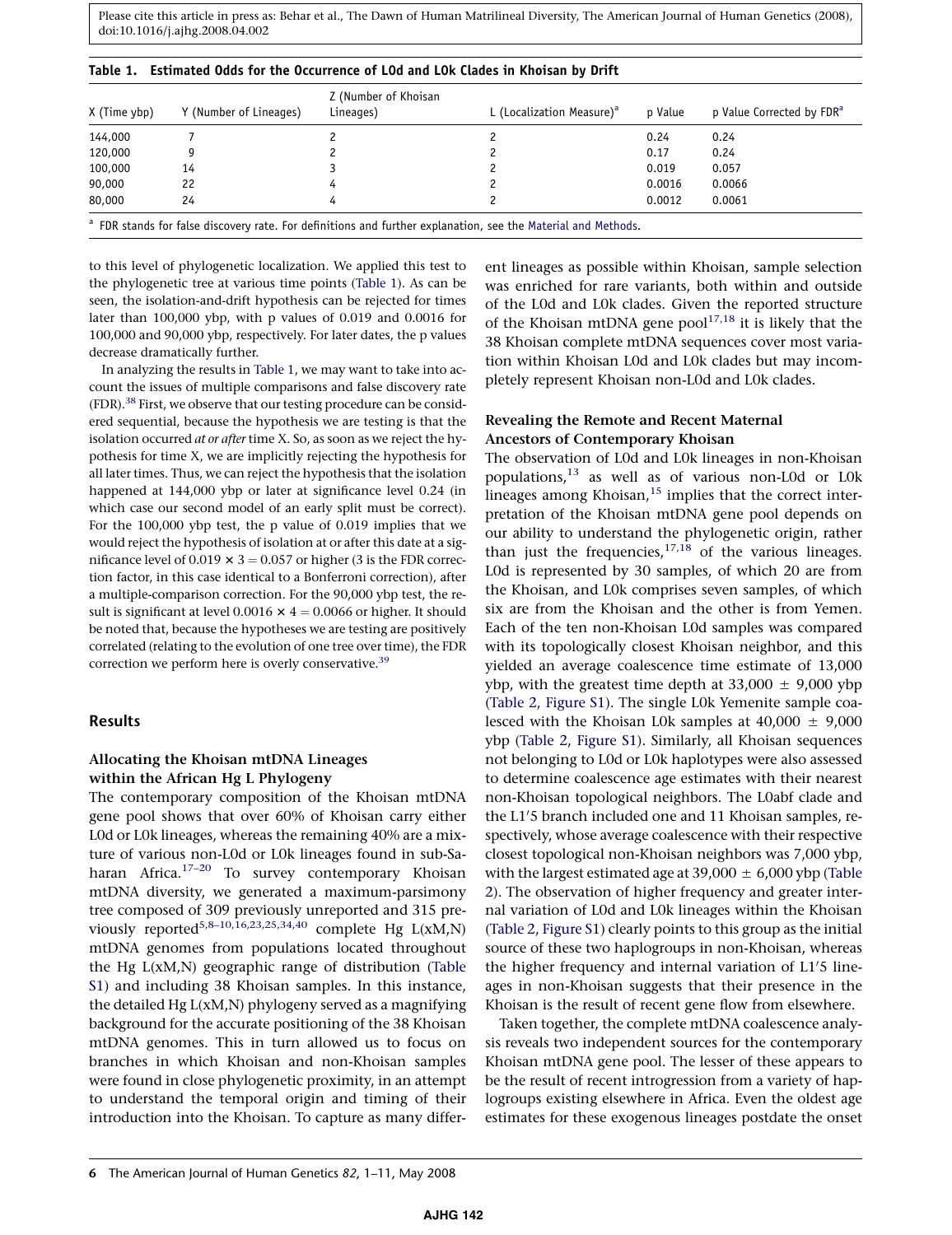| Haplogroup                                  | Khoisan (Sample ID)               | Non-Khoisan (Sample ID)      | Coalescence $\pm$ Standard Error (ybp) |
|---------------------------------------------|-----------------------------------|------------------------------|----------------------------------------|
| L0d1a <sup>a</sup>                          | L490                              | L219, L524                   | $18,254 \pm 6,349$                     |
| L0d1b <sup>a</sup>                          | L500                              | L220                         | $16,667 \pm 6,349$                     |
| L0d1c1 <sup>a</sup>                         | L226, L488                        | L521                         | $0 \pm 2,600$                          |
|                                             | L226, L488                        | L520                         | $2,381 \pm 2,381$                      |
| L0d2a <sup>a</sup>                          | L492, L035, L505, L498            | L334                         | $8,730 \pm 3,175$                      |
|                                             | L035, L505, L498                  | L215                         | $6,349 \pm 2,381$                      |
| L0d2c <sup>a</sup>                          | L503, L504                        | L209, L342                   | $20,635 \pm 5,556$                     |
| L0d3 <sup>a</sup>                           | L501                              | L583                         | 33,334 $\pm$ 8,730                     |
| L0kª                                        | L496, L018, L019, L506, L513, L15 | L441                         | $39,683 \pm 8,730$                     |
| L0a1b1                                      | L519                              | L125                         | $1,587 \pm 794$                        |
| L1b1a                                       | L512                              | L129                         | $0 \pm 2,600$                          |
| L1b1a4                                      | L038                              | L128, L349                   | 5,556 $\pm$ 2,381                      |
| L1c1a1a1b                                   | L042                              | L268, L272, L276             | $3,968 \pm 2,381$                      |
| L1c1d                                       | L494                              | L277                         | $7,143 \pm 4,762$                      |
| L2b1                                        | L514                              | L033                         | $0 \pm 2,600$                          |
| L2a2b                                       | L041                              | L238, L243                   | $3,175 \pm 2,381$                      |
| L2a1f                                       | L227                              | L324, L571, L214, L581, L339 | 7,937 $\pm$ 3,968                      |
| L4b2a2                                      | L211, L497                        | L428, L616, L386, L603       | 38,890 $\pm$ 5,556                     |
| L3e1b                                       | L507                              | L536                         | $0 \pm 2,600$                          |
| L3f1b1                                      | L518                              | L116, L118, L330             | $9,524 \pm 2,381$                      |
| <sup>a</sup> Predominantly Khoisan lineage. |                                   |                              |                                        |

<span id="page-6-0"></span>Table 2. Coalescence Estimates for Nearest Neighboring Khoisan and Non-Khoisan Types

of the Late Stone Age (LSA) (Table 2) and the apparent increase in modern human migration associated with that period, $3,15$  and the majority of these lineages are concordant with the very recent (3000–5000 ybp) expansion of Bantu-speaking peoples from western Africa. $^{41}$  $^{41}$  $^{41}$  When these apparently recent introgression events are eliminated, this finding suggests that apart from extinct clades, the mtDNA gene pool of the Middle Stone Age (MSA) Khoisan ancestors was probably limited to the clades L0d and L0k.

#### Dating the Khoisan Division and Isolation

The concomitant occurrence of the two adjacent basal mtDNA clades, L0d and L0k, within the Khoisan demands an explanation. In the following, we compare two alternative hypotheses ([Figure 2\)](#page-7-0).

The first hypothesis has been previously explained as the existence of a single ancestral MSA Homo sapiens population probably existing in eastern or southern Africa.<sup>[6,11,13,42](#page-9-0)</sup> According to this hypothesis, both L0 and L1'5 clades would have coevolved within it, and the localization of L0d and L0k to the southern part of Africa is then considered the result of a population split followed by drift. This could result from a migration followed by isolation ([Fig](#page-7-0)[ure 2A](#page-7-0)) and would thus reveal the footprint of an early spread of the ancestral population across sub-Saharan Africa.<sup>[12](#page-9-0)</sup> In the context of this hypothesis, one must consider the likelihood that from a population rich in a joint variety of L0 and L1'5 lineages, only the two basal and topologically adjacent L0 clades, L0d and L0k, would be enriched by drift within the Khoisan while becoming extinct in all non-Khoisan. The lower time limit of such a separation can be inferred from the likelihood that it occurred based on the composition of L0 and L1'5 clades at different time frames within and outside Khoisan because

we evaluated by our hypothesis testing of the time of isolation of the Khoisan. On the basis of our hypothesis testing of the time of isolation of the Khoisan, we conclude that it is unlikely that the genetic composition of modern Khoisan stemmed from a putative homogeneous L0 and L1'5 source population later than 90,000 ybp ( $p = 0.0066$ ) ([Table 1](#page-5-0)). An upper time limit for the underlying drifting event can be inferred from the first time L0d and L0k existed together, corresponding to the L0abfk split around 140,000 ybp (Figure S1). Naturally, this hypothesis cannot be extended to time periods earlier than the L0abfk split and the emergence of the L0k clade ([Figure 1](#page-1-0)).

Here, we propose an alternative hypothesis, which suggests that the deepest L0-L1'5 split observed in the human mtDNA tree might represent both a phylogenetic and an ancient Homo sapiens population split into two small populations. This division, occurring in an unknown early Homo sapiens migratory zone, is dated by our coalescence estimates to 140,000–210,000 ybp (Figure S1) and was possibly generated by drift due to the small population sizes of that period. $6,11,13,42$  This hypothesis therefore suggests the localization of these early L0 and L1'5 mtDNA branches to populations located in southern and eastern Africa, respectively ([Figure 2B](#page-7-0)). The presence of L0d and L0k within the contemporary Khoisan may therefore result from their independent evolution within the early southern L0 population rather than occurring as a matter of chance. The observation of L0abf lineages found throughout the L1'5 range would then be explained by a dispersal event circa 144,000 ybp (L0abfk split, [Figure 1\)](#page-1-0) where the successful integration of a subset of L0 lineages into the L1'5 population was likely due to favorable environmental conditions in eastern Africa compared with those in southern Africa.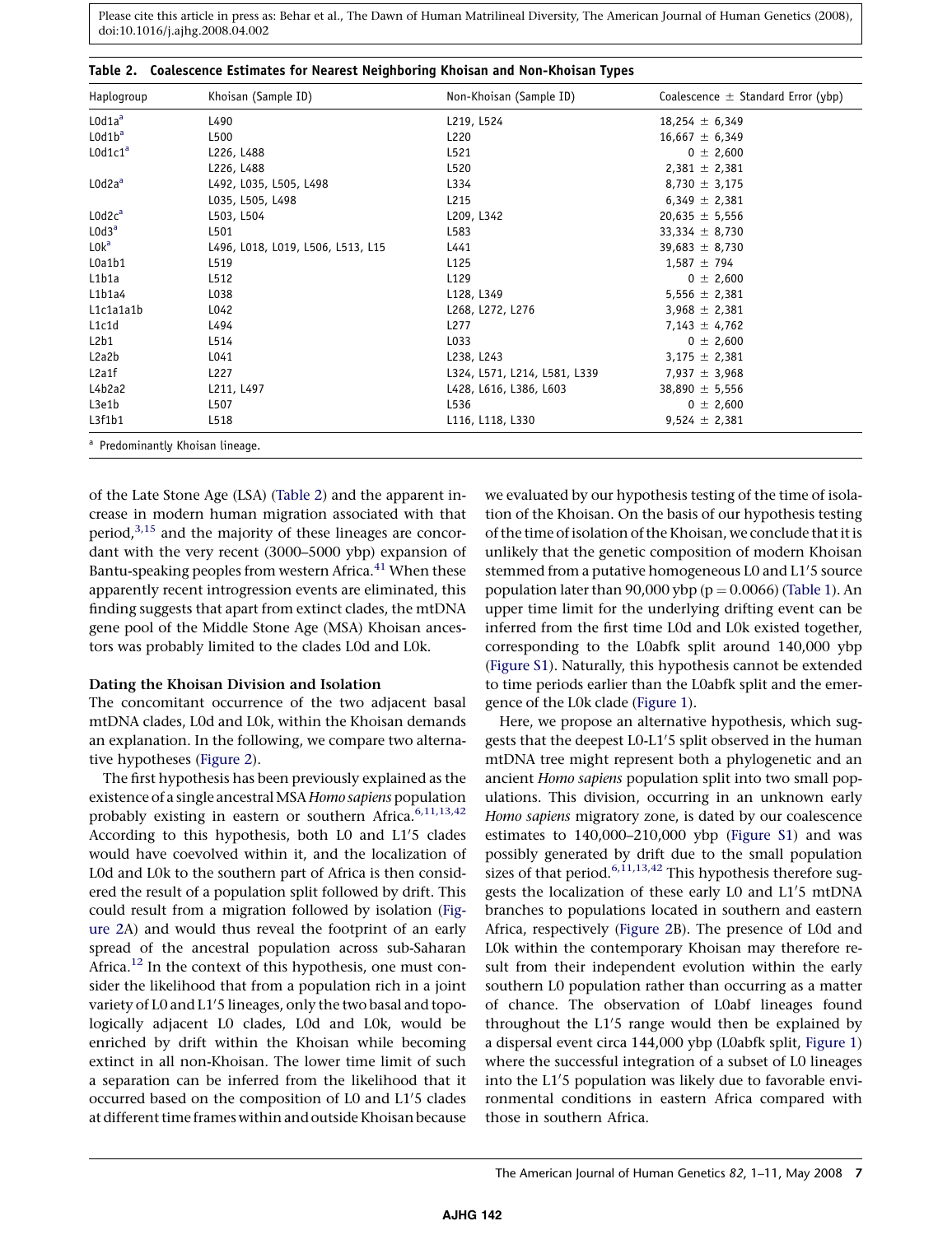<span id="page-7-0"></span>

#### Figure 2. Maternal Gene Flow within Africa

The gradual maternal movements suggested by the first (A) and second (B) hypotheses are denoted by the ascending numerical labels. A gradient colorization system is used to illustrate the timing of the events. The temporal direction and timing of the arrows and expansion waves are general and should not be treated as firm migratory paths.

(A) An initial prolonged colonization (brown) by anatomically modern humans (1) is followed by a dispersal wave (green) of a fracture of the population (2) and the localization of L0d and L0k to southern Africa (3).

(B) An early Homo sapiens division in a hypothetical migration zone (1) resulted in two separately evolving populations (2) and the localization of LO (green) in southern Africa and L1'5 (red) in eastern Africa. A subsequent dispersal event of the L0abf subset from the southern population and its mergence with the eastern population (brown) is suggested (3), resulting in the former population composed only of LOd and LOk and the latter composed of L1'5 and LOabf.

Later dispersal waves from the eastern African population parallels the beginning of African LSA approximately 70,000 ybp (4). Rapid migrations during the LSA (5) brought descendants of the eastern African population into repeated contact with the southern population, peaking during the Bantu expansion (6).

#### **Discussion**

#### Khoisan: The First Division

The phylogenetic analysis of complete mtDNA sequences found among contemporary Khoisan suggests that their division from other modern humans occurred not later than 90,000 ybp and therefore reveals strong evidence for the existence of maternal structure early in the history of Homo sapiens. This hypothesis closely parallels the pattern seen earlier in the fossil hominine record, where the "bushy" tree<sup>[43](#page-10-0)</sup> shows clear evidence of population divergence during the evolution of our ancestors over millions of years.<sup>[44](#page-10-0)</sup> With this information, we further attempted to track the possible mechanisms that shaped the foundation and evolution of Khoisan ancestors. Although it is

impossible to validate empirically the two suggested hypothesis (or even more complex intermediate scenarios) on the basis of the genetic data alone, three important points deserve mention.

First, our results highlight the L0abfk split about 133,000–155,000 ybp [\(Figure 1\)](#page-1-0) as marking a key point in Homo sapiens matrilineal population structuring. Though the archeological record from this period is too poor to reliably identify reasons for the split(s), recent studies show that the sporadic settlements of Homo sapiens in northwest Africa, the Near East, Chad, and southern Africa<sup>45-47</sup> may have been caused by stressful climatic fluctuations known to have occurred throughout the MSA[.47,48](#page-10-0) Archeological evidence reveals the early existence of Homo sapiens in southern Africa  $(70,000 \text{ ybp})$ , <sup>[46](#page-10-0)</sup>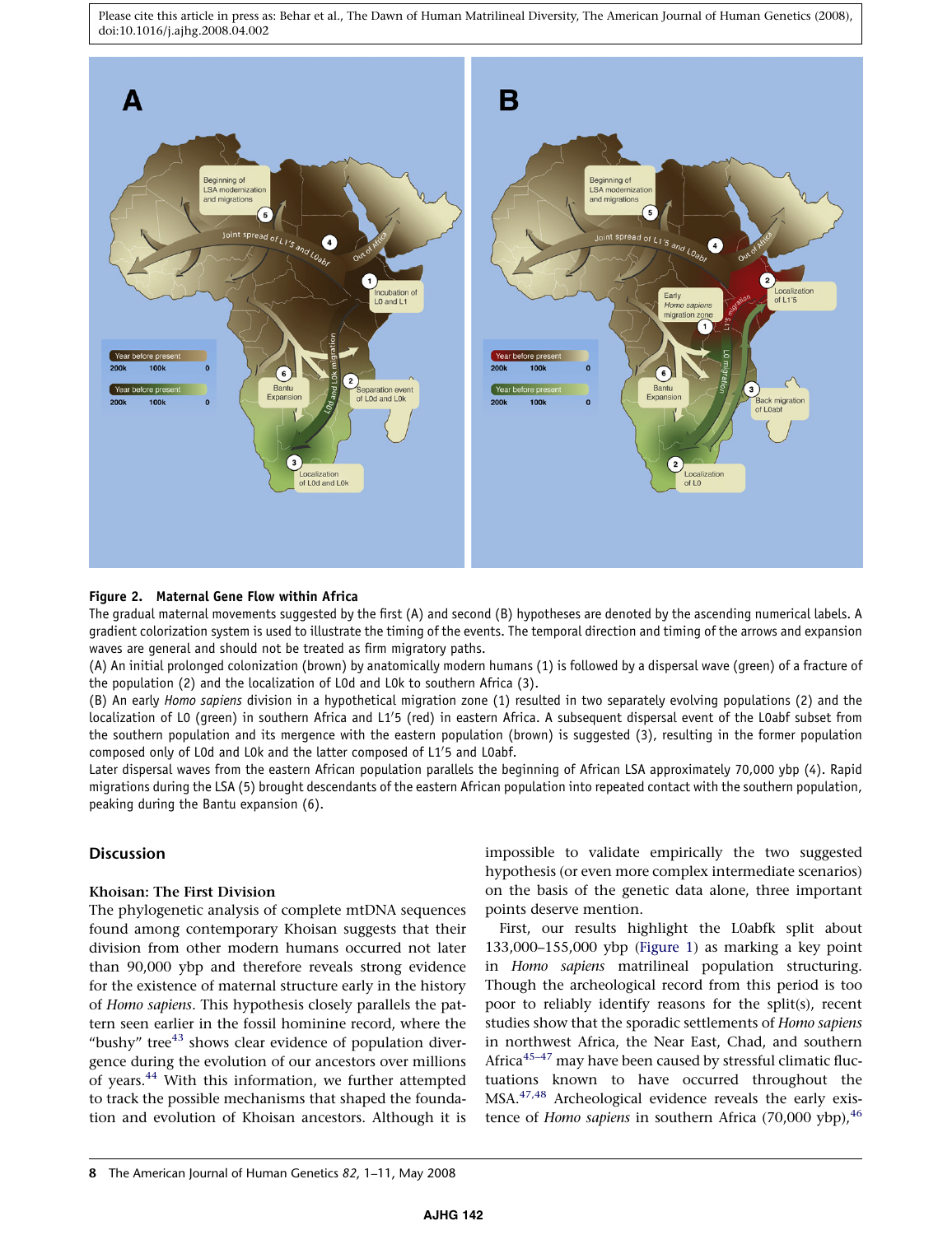and studies of the mtDNA in contemporary populations demonstrate convincingly that very deep (50,000–60,000 ybp) autochthonous mtDNA lineages can survive locally both in isolated habitats<sup>[49](#page-10-0)</sup> and open surroundings.<sup>[4](#page-9-0)</sup> Although it is tempting to link these early southern African settlements to ancestors of the Khoisan, our data cannot prove it, nor can they suggest the cradle of Homo sapiens to be southern or eastern Africa.

Second, it is evident that since the L0abfk split, the expansion dynamics of the L0d and L0k clades and that of the L0abf and L1'5 clades have proceeded in the most uneven ways, with one localizing to southern Africa and giving rise to the matrilineal ancestry of the present-day Khoisan and the other spreading to all corners of the world and giving rise to all present-day non-Khoisan populations, including non-Africans.

Third, it seems that these southern and eastern populations remained isolated from each other, at least maternally, for an extremely long period of between 50,000 and 100,000 years until the development of LSA technolo-gies<sup>[47](#page-10-0)</sup> which, coupled with more favorable environmental conditions, may have allowed behaviorally modern Homo sapiens to expand its range.<sup>[6](#page-9-0)</sup> This apparent sign of maternal isolation and structure in the early settlement dynamics of Africa implies the formation of small, independent human communities rather than a uniform early spread of anatomically modern humans as previously suggested. $11,12$ 

# Early Maternal Genetic Structure among Modern Humans

The proposed matrilineal sequestration of African MSA mtDNA into isolated populations does not seem to be restricted to Khoisan. A recent study showed that ancestors of contemporary Pygmies diverged from an ancestral Central African population no more than 70,000 ybp and that isolation was breached throughout the LSA.<sup>[16](#page-9-0)</sup> Moreover, this matrilineal sequestration pattern also offers a simple explanation to the surprising finding that of the more than 40 mtDNA lineages in Africa at the time modern humans left Africa<sup>3</sup> (Figure S1), only two of the variants,  $(L3)$ M and  $(L3)N<sup>4</sup>$  $(L3)N<sup>4</sup>$  $(L3)N<sup>4</sup>$  gave rise to the entire wealth of mtDNA diversity outside of Africa.<sup>[5,8](#page-9-0)</sup> Different approaches were taken in the attempt to estimate the sub-Saharan Homo sapiens population size in different time frames.<sup>[7](#page-9-0)</sup> The understanding of the minimum number of existing maternal lineages in different time periods, as far as can be estimated from their survival to the present day, might benefit our understanding of the magnitude of Homo sapiens expansion in these periods and shed light on the frequency of the loss of mtDNA lineages in long time periods.

In summary, the study of extant genetic variation in African populations with complete mtDNA sequences provides an insight into past Homo sapiens demographics, suggesting that small groups of early humans remained in geographic and genetic isolation until migrations during the LSA. Studies of additional genomic regions, particularly of unlinked autosomal regions with their greater

effective population size, may reveal additional details about these early demographic events from a genomewide perspective.

# Supplemental Data

One figure and one table are available at [http://www.ajhg.org/.](http://www.ajhg.org)

# Acknowledgments

We thank all individuals that have voluntarily donated their DNA sample to the study. We also thank Ryan Sprissler and Heather Issar from the Arizona Research Labs, University of Arizona, and Connie Bormans and Michal Bronstein from the Genomics Research Center, Family Tree DNA, for excellent laboratory services. This study was supported by National Geographic Society, IBM, the Waitt Family Foundation, the Seaver Family Foundation, Family Tree DNA, and Arizona Research Labs. R.V. is grateful to Swedish Collegium of Advanced Studies for fellowship during the final preparation of the manuscript. S.R. is partially supported by European Union grant MIRG-CT-2007-208019. C.T.S. is supported by The Wellcome Trust. Instituto de Patologia e Imunologia Molecular da Universidade do Porto (IPATIMUP) (L.P.) is supported by Programa Operacional Ciência, Tecnologia e Inovação (POCTI) and Quadro Comunitário de Apoio III.

The Genographic Consortium includes the following: Theodore G. Schurr, Department of Anthropology, University of Pennsylvania, Philadelphia, PA 19104-6398, USA; Fabricio R. Santos, Departamento de Biologia Geral, Universidade Federal de Minas Gerais, Belo Horizonte, Minas Gerais 31270-010, Brazil; Lluis Quintana-Murci, Unit of Human Evolutionary Genetics, Institut Pasteur, Institut Pasteur, 75724 Paris Cedex 15, France; Jaume Bertranpetit, Evolutionary Biology Unit, Department of Experimental and Health Sciences, Universitat Pompeu Fabra, Barcelona 08003, Catalonia, Spain; David Comas, Evolutionary Biology Unit, Department of Experimental and Health Sciences, Universitat Pompeu Fabra, Barcelona 08003, Catalonia, Spain; Chris Tyler-Smith, The Wellcome Trust Sanger Institute, Wellcome Trust Genome Campus, Hinxton, Cambs CB10 1SA, UK; Elena Balanovska, Research Centre for Medical Genetics, Russian Academy of Medical Sciences, Moscow 115478, Russia; Oleg Balanovsky, Research Centre for Medical Genetics, Russian Academy of Medical Sciences, Moscow 115478, Russia; Doron M. Behar, Molecular Medicine Laboratory, Rambam Health Care Campus, Haifa 31096, Israel and Genomics Research Center, Family Tree DNA, Houston, TX 77008, USA; R. John Mitchell, Department of Genetics, La Trobe University, Melbourne, Victoria, 3086, Australia; Li Jin, Fudan University, Shanghai, China; Himla Soodyall, Division of Human Genetics, National Health Laboratory Service, Johannesburg, 2000, South Africa; Ramasamy Pitchappan, Department of Immunology, Madurai Kamaraj University, Madurai 625021 Tamil Nadu, India; Alan Cooper, Division of Earth and Environmental Sciences, University of Adelaide, South Australia 5005, Australia; Ajay K. Royyuru, Computational Biology Center, IBM T.J. Watson Research Center, Yorktown Heights, NY 10598, USA; Saharon Rosset, Department of Statistics and Operations Research, School of Mathematical Sciences, Tel Aviv University, Tel Aviv 69978, Israel and Data Analytics Research Group, IBM T.J. Watson Research Center, Yorktown Heights, NY 10598, USA; Laxmi Parida, Computational Biology Center, IBM T.J. Watson Research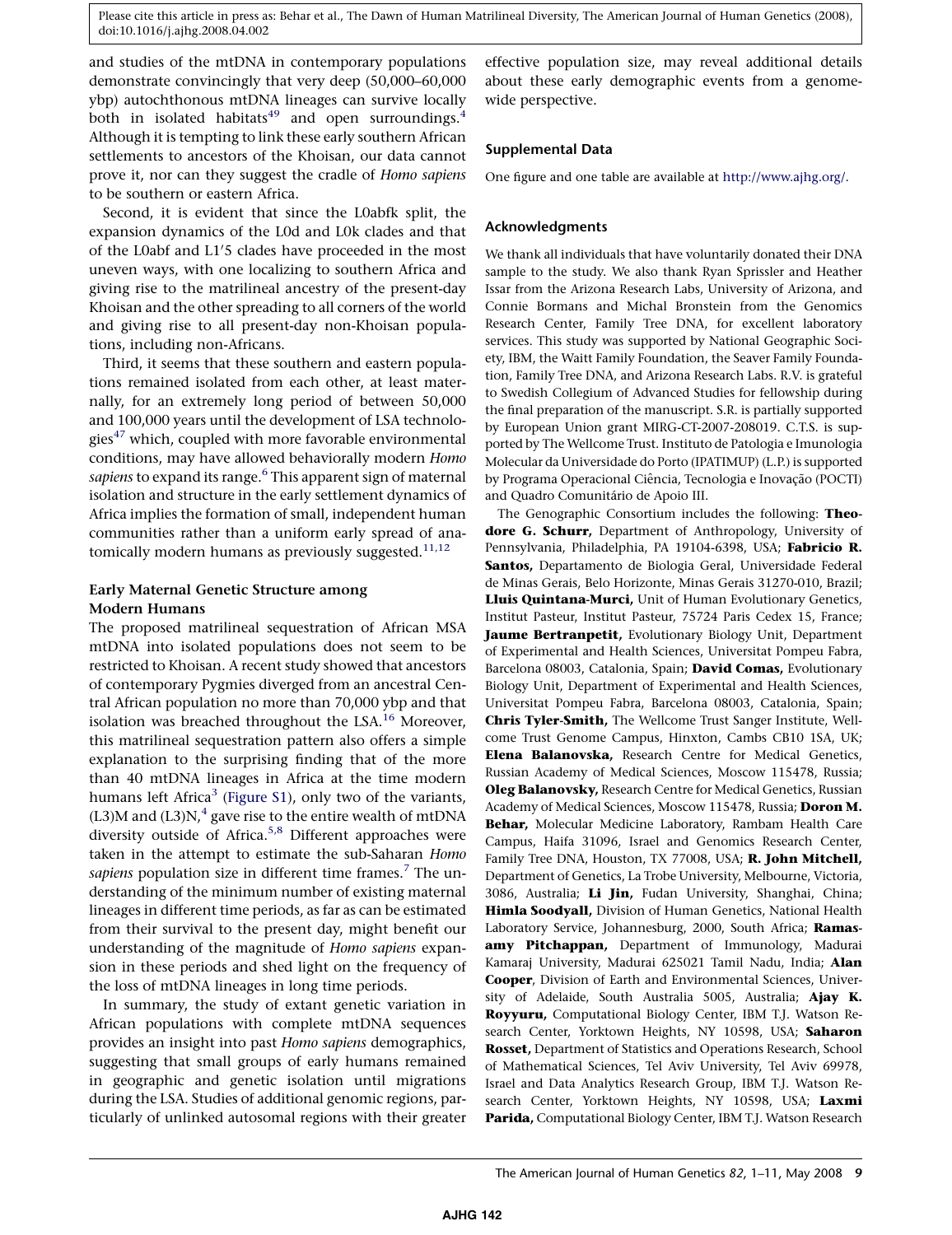<span id="page-9-0"></span>Center, Yorktown Heights, NY 10598, USA; Jason Blue-Smith, Mission Programs, National Geographic Society, Washington, D.C. 20036, USA; David Soria Hernanz, Mission Programs, National Geographic Society, Washington, D.C. 20036, USA; and R. Spencer Wells, Mission Programs, National Geographic Society, Washington, D.C. 20036, USA.

Received: March 11, 2008 Revised: April 1, 2008 Accepted: April 3, 2008 Published online: April 24, 2008

#### Web Resources

The URLs for data presented herein are as follows:

GenBank, <http://www.ncbi.nlm.nih.gov/Genbank/> Fluxus Engineering, <http://www.fluxus-engineering.com>

# Accession Numbers

The 309 Hg L(xM,N) complete mtDNA sequences reported herein have been submitted to GenBank under accession numbers [EU092658–EU092966](www.ncbi.nlm.nih.gov).

#### References

- 1. Cann, R.L., Stoneking, M., and Wilson, A.C. (1987). Mitochondrial DNA and human evolution. Nature 325, 31–36.
- 2. Underhill, P.A., and Kivisild, T. (2007). Use of Y chromosome and mitochondrial DNA population structure in tracing human migrations. Annu. Rev. Genet. 41, 539–564.
- 3. Mellars, P. (2006). Going east: New genetic and archaeological perspectives on the modern human colonization of Eurasia. Science 313, 796–800.
- 4. Macaulay, V., Hill, C., Achilli, A., Rengo, C., Clarke, D., Meehan, W., Blackburn, J., Semino, O., Scozzari, R., Cruciani, F., et al. (2005). Single, rapid coastal settlement of Asia revealed by analysis of complete mitochondrial genomes. Science 308, 1034–1036.
- 5. Torroni, A., Achilli, A., Macaulay, V., Richards, M., and Bandelt, H.J. (2006). Harvesting the fruit of the human mtDNA tree. Trends Genet. 22, 339–345.
- 6. Mellars, P. (2006). Why did modern human populations disperse from Africa ca. 60,000 years ago? A new model. Proc. Natl. Acad. Sci. USA 103, 9381–9386.
- 7. Hawks, J., Wang, E.T., Cochran, G.M., Harpending, H.C., and Moyzis, R.K. (2007). Recent acceleration of human adaptive evolution. Proc. Natl. Acad. Sci. USA 104, 20753–20758.
- 8. Kivisild, T., Shen, P., Wall, D.P., Do, B., Sung, R., Davis, K., Passarino, G., Underhill, P.A., Scharfe, C., Torroni, A., et al. (2006). The role of selection in the evolution of human mitochondrial genomes. Genetics 172, 373–387.
- 9. Mishmar, D., Ruiz-Pesini, E., Golik, P., Macaulay, V., Clark, A.G., Hosseini, S., Brandon, M., Easley, K., Chen, E., Brown, M.D., et al. (2003). Natural selection shaped regional mtDNA variation in humans. Proc. Natl. Acad. Sci. USA 100, 171–176.
- 10. Maca-Meyer, N., Gonzalez, A.M., Larruga, J.M., Flores, C., and Cabrera, V.M. (2001). Major genomic mitochondrial lineages delineate early human expansions. BMC Genet. 2, 13.
- 11. Forster, P. (2004). Ice Ages and the mitochondrial DNA chronology of human dispersals: A review. Philos. Trans. R. Soc. Lond. B Biol. Sci. 359, 255–264.
- 12. Watson, E., Forster, P., Richards, M., and Bandelt, H.J. (1997). Mitochondrial footprints of human expansions in Africa. Am. J. Hum. Genet. 61, 691–704.
- 13. Kivisild, T., Reidla, M., Metspalu, E., Rosa, A., Brehm, A., Pennarun, E., Parik, J., Geberhiwot, T., Usanga, E., and Villems, R. (2004). Ethiopian mitochondrial DNA heritage: Tracking gene flow across and around the gate of tears. Am. J. Hum. Genet. 75, 752–770.
- 14. Olivieri, A., Achilli, A., Pala, M., Battaglia, V., Fornarino, S., Al-Zahery, N., Scozzari, R., Cruciani, F., Behar, D.M., Dugoujon, J.M., et al. (2006). The mtDNA legacy of the Levantine early Upper Palaeolithic in Africa. Science 314, 1767–1770.
- 15. Salas, A., Richards, M., De la Fe, T., Lareu, M.V., Sobrino, B., Sanchez-Diz, P., Macaulay, V., and Carracedo, A. (2002). The making of the African mtDNA landscape. Am. J. Hum. Genet. 71, 1082–1111.
- 16. Quintana-Murci, L., Quach, H., Harmant, C., Luca, F., Massonnet, B., Patin, E., Sica, L., Mouguiama-Daouda, P., Comas, D., Tzur, S., et al. (2008). Maternal traces of deep common ancestry and asymmetric gene flow between Pygmy hunter-gatherers and Bantu-speaking farmers. Proc. Natl. Acad. Sci. USA 105, 1596–1601.
- 17. Chen, Y.S., Olckers, A., Schurr, T.G., Kogelnik, A.M., Huoponen, K., and Wallace, D.C. (2000). mtDNA variation in the South African Kung and Khwe-and their genetic relationships to other African populations. Am. J. Hum. Genet. 66, 1362– 1383.
- 18. Knight, A., Underhill, P.A., Mortensen, H.M., Zhivotovsky, L.A., Lin, A.A., Henn, B.M., Louis, D., Ruhlen, M., and Mountain, J.L. (2003). African Y chromosome and mtDNA divergence provides insight into the history of click languages. Curr. Biol. 13, 464–473.
- 19. Tishkoff, S.A., Gonder, M.K., Henn, B.M., Mortensen, H., Knight, A., Gignoux, C., Fernandopulle, N., Lema, G., Nyambo, T.B., Ramakrishnan, U., et al. (2007). History of click-speaking populations of Africa inferred from mtDNA and Y chromosome genetic variation. Mol. Biol. Evol. 24, 2180–2195.
- 20. Vigilant, L., Stoneking, M., Harpending, H., Hawkes, K., and Wilson, A.C. (1991). African populations and the evolution of human mitochondrial DNA. Science 253, 1503–1507.
- 21. Barnard, A. (1992). Hunters and Herders of Southern Africa: A Comparative Ethnography of the Khoisan Peoples (New York: Cambridge University Press).
- 22. Guldemann, T. (2007). Quotative Indexes in African Languages: A Synchronic and Diachronic Survey (Berlin: Mouton de Gruyter).
- 23. Ingman, M., Kaessmann, H., Paabo, S., and Gyllensten, U. (2000). Mitochondrial genome variation and the origin of modern humans. Nature 408, 708–713.
- 24. Howell, N., Elson, J.L., Turnbull, D.M., and Herrnstadt, C. (2004). African laplogroup L mtDNA sequences show violations of clock-like evolution. Mol. Biol. Evol. 21, 1843–1854.
- 25. Behar, D.M., Metspalu, A., Kivisild, T., Rosset, S., Tzur, S., Hadid, Y., Yodkovsky, G., Rosengarten, D., Pereira, L., Amorim, A., et al. (2008). Counting the founders: The matrilineal genetic ancestry of the Jewish Diaspora. PLoS ONE, in press.
- 26. Taylor, R.W., Taylor, G.A., Durham, S.E., and Turnbull, D.M. (2001). The determination of complete human mitochondrial

<sup>10</sup> The American Journal of Human Genetics 82, 1–11, May 2008